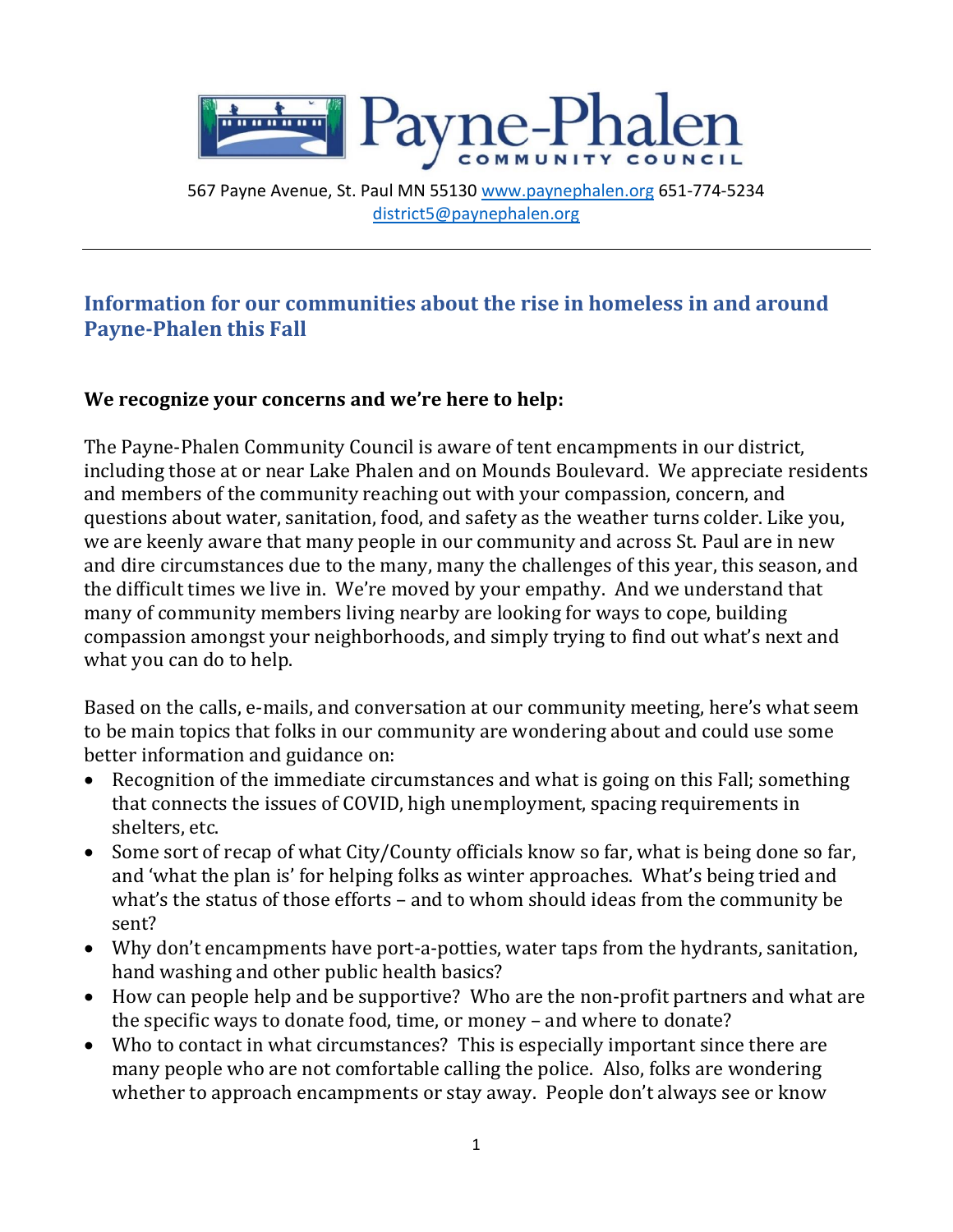what is being done to help the unhoused and they are worried and concerned about whether needs are indeed being addressed.

• How can community members keep up with and stay informed about what sorts of decisions are coming up and what to expect (or not expect) in the coming weeks/months?

#### **What PPCC has learned so far:**

On your behalf, we have been in contact with various colleagues and departments in the City of St. Paul and Ramsey County. As always, we've been in regular contact with Councilmember Nelsie Yang and her staff.

The City of Saint Paul and Ramsey County prioritized responding to the housing crisis in our community long before the COVID-19 pandemic began. The pandemic and its economic impacts have further exacerbated that crisis. There has been a dramatic rise in homelessness in the last 6 months and there are many, many St. Paulites who are new to homelessness this year than in previous years. As you've likely seen, this includes many newly unhoused families as well. We understand that the City is trying to balance the basic human needs of those who have no other shelter available, manage the various safety and security risks at encampments, all while trying to contain the spread of COVD-19. We know that the City of Saint Paul is providing sanitary services for some, but not all encampments on City properties. We have not yet found out why some encampments have these services while others (like the encampments in our community) *do not have* these basic services yet. We appreciate the brainstorming you've done with us and we're trying to elevate the list: Portable toilets, temporary water supply, hand washing stations, trash removal, first aid and other basics.

We're told that the City has been and will continue to work closely with Ramsey County, and partner with Union Gospel Mission, Catholic Charities Higher Ground, as well as non-profits like Involve MN [\(www.involvemn.org\)](http://www.involvemn.org/) and People Incorporated [\(www.peopleincorporated.org/program/homeless-outreach\)](http://www.peopleincorporated.org/program/homeless-outreach) to provide shelter, food assistance, sanitation, needed identification documents, mental health support, and independent living skills to the unsheltered homeless members of our community. We've also heard that the City is working with partners in Ramsey County to find and create additional low-barrier indoor shelter. We haven't heard yet what the timelines are for implementing these strategies.

As you've noticed, the tents in encampments are spread out; this is in an effort to protect against the spread of COVID. The courts have ruled that encampments cannot be closed unless there are documented public health concerns. Likewise, the courts consider tents as the equivalent of a house in terms of private residence and police entry; therefore, the police can't just open a tent and enter but must get permission or follow proper procedure just as they would when attempting entry into a more permanent house.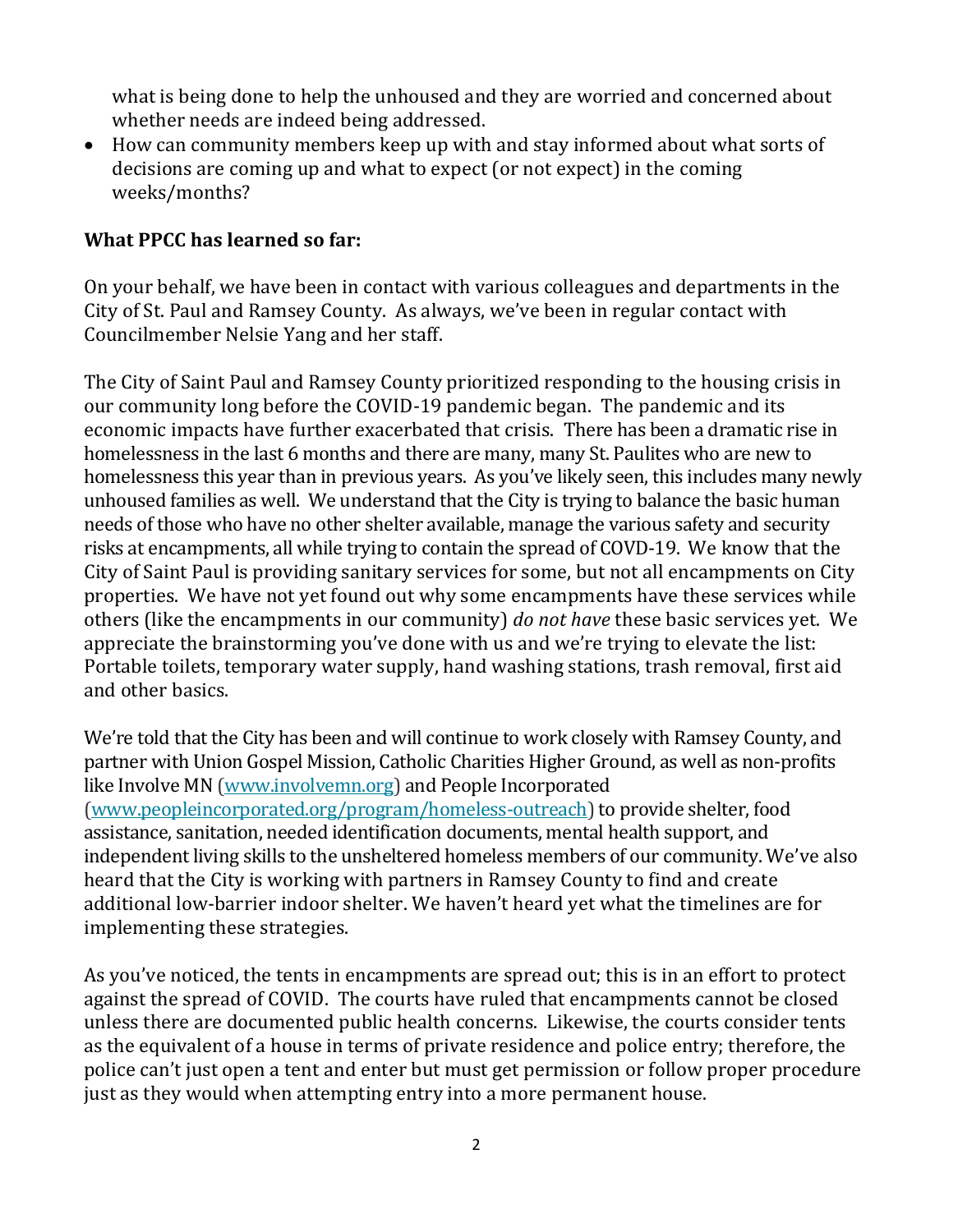# **What you can do to help too:**

Thank you for your willingness to help! We're a community that supports one another and there are ways you can help by donating money, time, or talent:

- The City is partnered with InvolveMN to provide daily meals to those sheltering outdoors. You can sign up to donate or help with that effort at: [https://www.involvemn.org/take-action.](https://www.involvemn.org/take-action)
- Another need is supporting trash pick-up at encampment locations across the city please contact the City's Parks and Recreation Department at [ParksCustomerService@ci.stpaul.mn.us](mailto:ParksCustomerService@ci.stpaul.mn.us) or by phone at 651-266-6400.
- To help your neighbors, housed and unhoused, please sign up for Neighbors Helping Neighbors a[t https://www.stpaul.gov/serve/neighbors-helping.](https://www.stpaul.gov/serve/neighbors-helping) You can select which service opportunities, locations, and times you're interested in.

The Department of Safety & Inspections (DSI) is the primary City department working on the tent encampments and with the unsheltered.

- For safety and health issues, contact DSI at 651-266-8989 or email [DSIComplaints@ci.stpaul.mn.us.](mailto:DSIComplaints@ci.stpaul.mn.us)
- If you or your neighbors notice refuse, please call the City's 24-7 complaint line at 651- 266-8989.
- If you witness non-violent illegal activity at an encampment (ex: drug use, small controlled fires, disruptive behavior), please call the St Paul Police Dept's non-emergency line at 651- 291-1111.
- For emergency situations (ex: large fires or fires adjacent to structures, violence, medical emergencies), call 911.

### **Let's stay connected and stay safe, together:**

PPCC has asked our colleagues in the City of St. Paul and Ramsey County to please provide a single go-to place where the public can find up to date information about their efforts and the efforts of the non-profits working with them to address these issues: A website, a single phone number, or even just a one-page flyer that explains what's going on, what you can do to help, and what you can expect going forward.

As the Fall continues into Winter, PPCC will do our best to update you on the current circumstances in our community amidst the realities of the very difficult times for so many in our communities. We'll do our best to keep you informed of any new developments or information as we hear more. And we'll continue to work on getting your questions answered as information becomes available to us.

• A good way for you to stay informed is to sign up for PPCC's weekly email newsletter, where we will include updates on the encampments as we find out more from our partners in government and in the non-profit sector. Sign up at